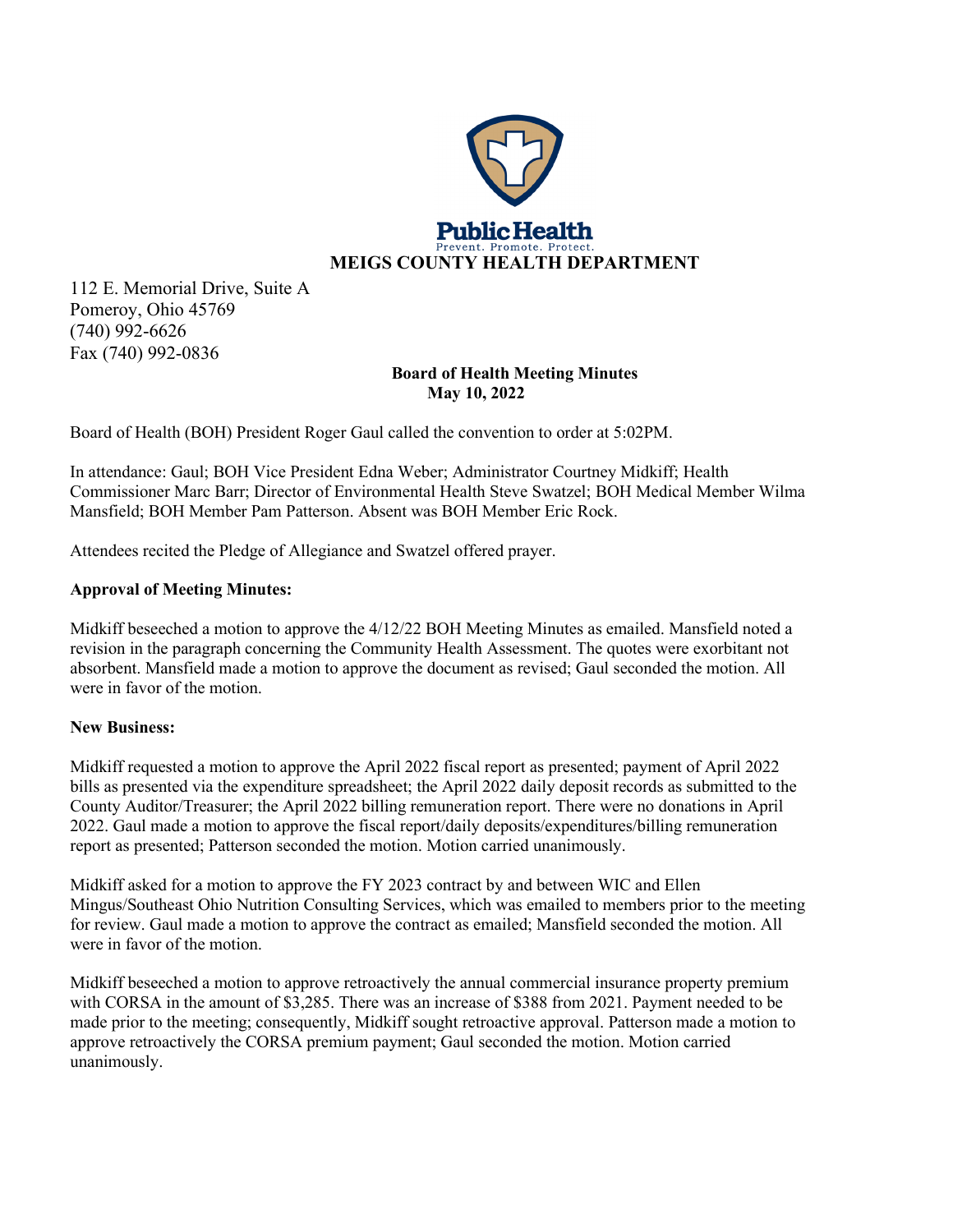Midkiff requested a motion to approve the annual liability insurance premium via the Public Entities Pool of Ohio (PEP) effective 5/31/22. The renewal amount for current coverage is \$6,200 reflecting a \$56 decrease from 2021. Gaul made a motion to approve the PEP payment; Weber seconded the motion. All were in favor of the motion. Midkiff explained that the MCHD can recover a portion of the commercial property and liability insurance coverage costs from the grants via the Cost Allocation Plan. This was not done in 2021. Midkiff asked permission to waive assessing a portion of the 2022 costs from the grants as funding is available in the general fund and it is a cost of doing business. Attending members concurred with Midkiff.

Midkiff sought a motion to approve revised job descriptions for the following full-time positions: Administrative Assistant/VS Clerk; Clerical Specialist; Accreditation Coordinator/Policy and Plan Compliance Officer/Deputy Registrar. All the job descriptions were emailed to Members prior to the meeting for review. Mansfield made a motion to approve the revised job descriptions as emailed; Gaul seconded the motion. Motion carried unanimously.

Midkiff asked for a motion to approve the promotion of Shauna Chapman to full-time Administrative Assistant/VS Clerk effective 6/19/22 at \$18.23 per hour. Chapman, who would receive a \$1.40 per hour pay increase from her current position as Clerical Specialist, will be assisting with fiscal duties. Gaul made a motion to approve Chapman's promotion; Patterson seconded the motion. All were in favor of the motion. The MCHD will advertise to fill the Clerical Specialist position currently held by Chapman.

Midkiff beseeched a motion to approve the revised duties of Michelle Willard as specified in the full-time Accreditation Coordinator/Policy and Plan Compliance Officer/Deputy Registrar job description effective 6/19/22 to include a .77 per hour pay increase to \$19 per hour. Weber made a motion to approve Willard's revised duties; Mansfield seconded the motion. Motion carried unanimously.

Midkiff requested a motion to approve retroactively a MOU by and between the MCHD and Mid-Ohio Valley Health Dept. (in Wood Co., WV) for mutual assistance in case of emergencies. The MOU was emailed to Members prior to the meeting for review. Weber made a motion to approve retroactively the MOU as emailed; Mansfield seconded the motion. All were in favor of the motion.

# **Environmental Health:**

The April Nuisance Status and Animal Bite Reports were emailed to the Membership for review prior to the meeting. There were eight nuisances in total = three solid waste inspections; three other investigation and two sewage inspections. There were seven animal bites received in April 2022 involving five dogs, one cat and one bat.

Midkiff sought a motion to approve retroactively a contract by and between the MCHD and Robert Musser for mosquito control activities. The contract was emailed to Members prior to the meeting for review. Patterson made a motion to approve retroactively the contract as emailed; Mansfield seconded the motion. Motion carried unanimously.

There were two complete bids for one WPCLF project for a system alteration and a system repair for Sandra McKay at 34695 Bashan Road Racine 45771 (100% funded) and Sherrie Coppick Bonsu at 39374 Smith Road Pomeroy 45769 (100% funded), respectively. Dais Septic Service bid = \$10,925 and Duncan & Daniels bid = \$12,456. Gaul made a motion to accept the lowest bid from Dais Septic Service; Patterson seconded the motion. All were in favor of the motion.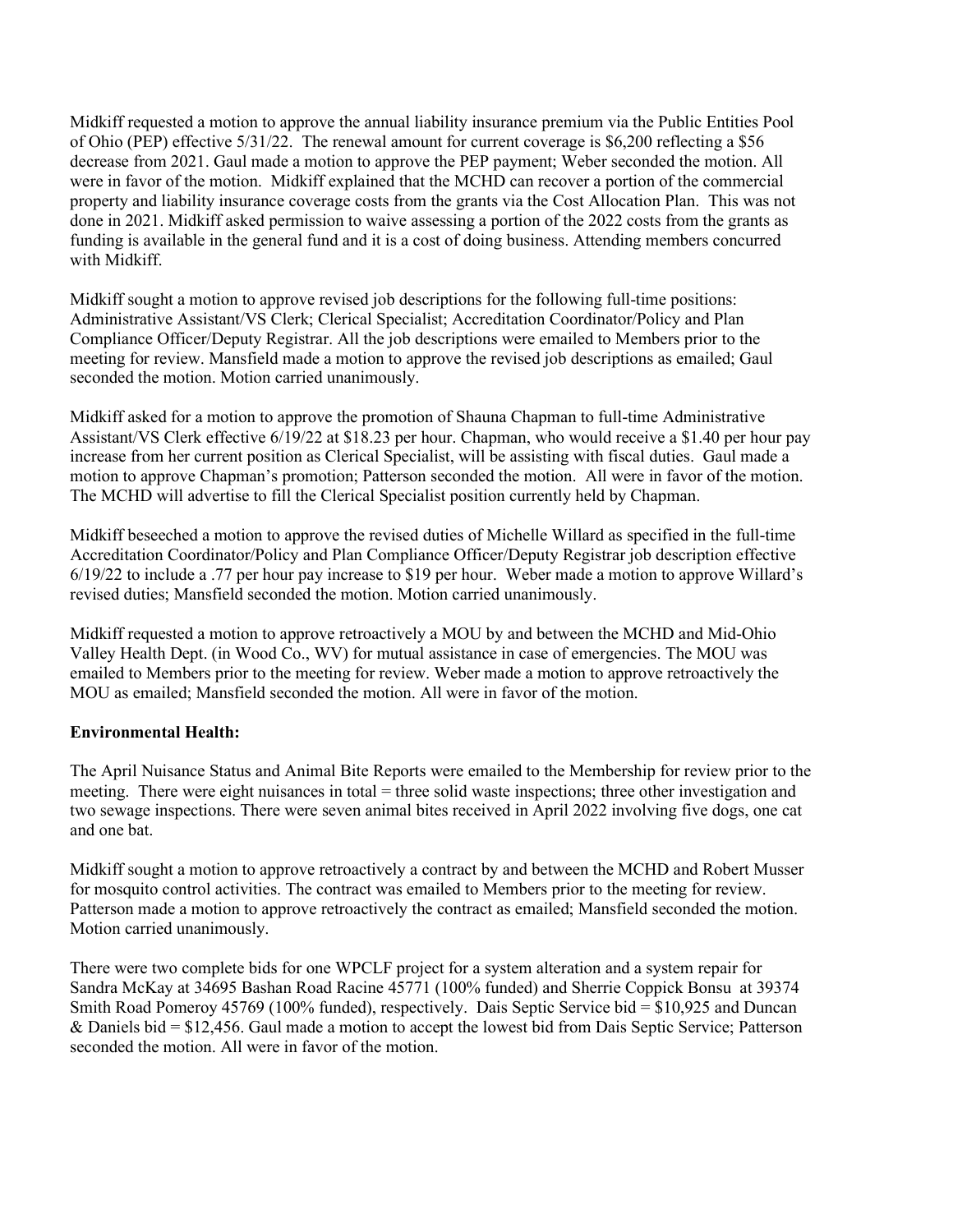Swatzel explained that Republic Services (aka Allied Waste) of 50 Industrial Lane, Kyle Industrial Park Huntington, WV 25702 is a refuse hauler that applied for registration in 2022, but has failed to submit its trucks for inspection despite repeated requests from the MCHD. They currently are operating within the County. This non-compliance places them in violation of Section 4.4 of the Regulation for the Storage and Collection of Solid Wastes in the Meigs County Health District Rules and Regulations. Section 4.4 states that "All equipment for collection shall be available for inspection without prior notice at the discretion of the Board." Consequently, the BOH can opt to revoke, suspend or not register the company for its unwillingness to comply with the regulation. Gaul made a motion to refer the company to the County Prosecutor for further legal action likely involving issuance of a cease-and-desist letter. Patterson seconded the motion. Motion carried unanimously.

The MCHD issued John Hensley a notice to appear for failing to abate a solid waste nuisance on his property located at 50053 Connolly Rd in Reedsville. Swatzel reported that Hensley has satisfactorily abated the nuisance on this rental property. Photographs were available for Member review. No further action is needed.

Swatzel told attendees about the 2018-2020 ODH public pool and campground results. The MCHD was placed on provisional status (as were many local health departments) for failure to meet inspection frequency. Swatzel explained that inspections are to be conducted annually (or every 365 days) which is between two licensing periods. State mandated COVID 19 closures prevented MCHD access to the facilities, but no exception was granted for that reason. Meanwhile, Swatzel was having the BOH approve annual fees including the State fee. In the future, only local fees are to be approved by the BOH.

## **Other New Business:**

Midkiff asked for a motion to approve the revised MCHD Credit Card Policy. Originally, the MCHD Fiscal Officer was charged with card use oversight. Since the MCHD does not employ a Fiscal Officer presently, the policy was amended to give the Administrator oversight. This policy will be included in the MCHD's revised Employee Policy and Procedure Manual being prepared by Clemans-Nelson  $\&$ Associates. (NOTE: Midkiff anticipated a copy of the final draft for Member review and approval, but it was not received in time for this meeting.). Mansfield made a motion to approve the revised policy as emailed to Members prior to the meeting for review; Gaul seconded the motion. All were in favor of the motion.

Midkiff relayed that the MCHD received its annual subsidy from ODH in the amount of \$9,418.39. The amount doubled in 2022 because the MCHD was accredited by the Public Health Accreditation Board.

Midkiff noted that the MCHD's 2020-2021 State audit likely will begin during the week of May 15. The audit will be executed by the Auditor of State Keith Faber's office. Barr, Midkiff and the MCHD supervisors and grant managers met with audit staff on May  $4<sup>th</sup>$  to discuss what the audit will entail.

Midkiff beseeched a motion to approve having Charles E. Harris & Associates complete the MCHD's 2022 annual financial statement/notes and submit the report to the State. The cost is anticipated to be \$1,000 or less. Patterson made a motion to approve having Charles E. Harris & Associates complete this work on the MCHD's behalf; Mansfield seconded the motion. Motion carried unanimously.